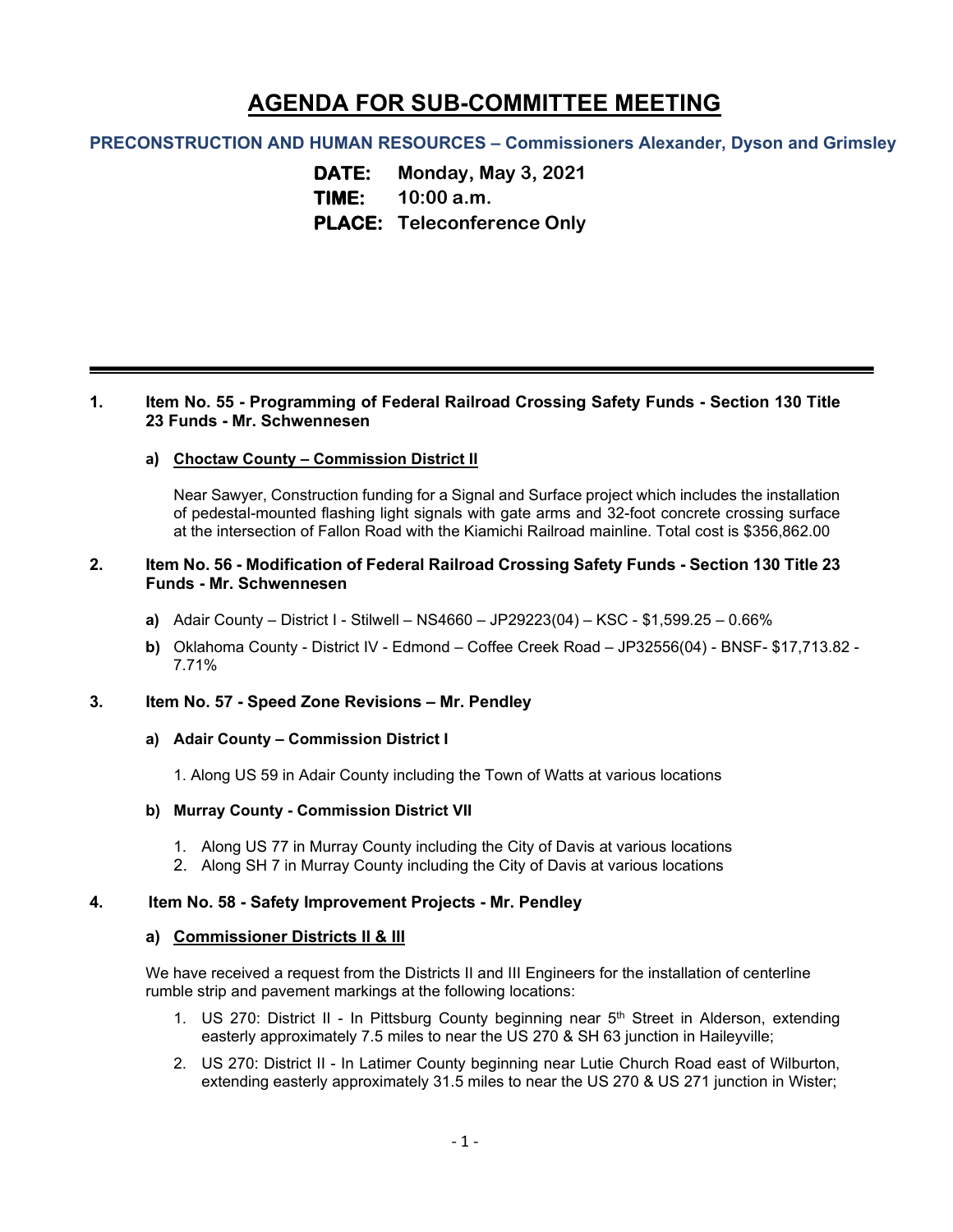- 3. US 271: District II In Le Flore County beginning near the US 270 & US 271 junction in Wister, extending easterly approximately 6 miles to near the US 271 & US 000 (Poteau Bypass) & US 59 junction in west Poteau;
- 4. SH 3: District II In Pushmataha County beginning near CR E1920 Road (3rd Street) east of Antlers, extending easterly approximately 26 miles to near CR 1950;
- 5. US 70: District II In Choctaw County beginning at the east end of the Lake Raymond Gary Bridge east of Fort Towson, extending easterly approximately 8 miles to near CR N4450 Road (Valliant Bypass Road);
- 6. US 70: District II In Bryan County beginning near Muncrief Road in Kingston, extending easterly approximately 3 miles to near Oak Ridge Drive
- 7. SH 70F: District II In Marshall County beginning at the SH 32 & SH 70F junction, extending northerly approximately 4.50 miles to the US 70 & SH 70F junction;
- 8. SH 112: District II In Le Flore County beginning near 290<sup>th</sup> Street east of Poteau, extending easterly approximately 3 miles to near Bud French Road/Walls Road;
- 9. SH 1: District II In Marshal County beginning at the US 177 & SH 1 junction extending northerly approximately 0.50 mile to the Marshall & Johnston County Line;
- 10: SH 1: District III In Johnston County beginning at the Johnston & Marshall County Line, extending northerly approximately 7.5 miles to near Anderson Road in western Ravia;
- 11: SH 1: District III In Johnston County beginning near Pine Creek Road north of Ravia, extending northerly approximately 11.5 miles to near Panola Street in Mill Creek;
- 12: SH 22: District III In Johnston County beginning near CR N3520 Road east of Ravia, extending easterly approximately 2.5 miles to near the US 377 & SH 22 junction;
- 13. US 77: District III In Garvin County beginning near Welch Avenue in west Wynnewood, extending northerly approximately 6 miles to near CR E1590 (Airport Industrial Road);
- 14. US 77: District III In Garvin County beginning near Indian Meridian Road in northwest Pauls Valley, extending northerly approximately 13 miles to the US 77 & SH 59 junction;
- 15. US 77: District III In McClain County beginning near Malone Street in Wayne, extending northerly approximately 5.5 miles to the US 77 & SH 74 junction;
- 16. US 270: District III In Seminole County beginning at the US 270 & US 270 Business junction, extending easterly approximately 18.5 miles to the US 270 & US 75 & CR E1380 Road junction;
- 17. US 75: District III In Hughes County beginning at the north end of the US 75 & US 270 & SH 1 overpass in Calvin, extending northerly approximately 18.5 miles to the US 75 & SH 9 junction;
- 18. SH 19: District III In Garvin County beginning near the east end of the Peavine Creek Bridge, extending easterly approximately 8.5 miles to near the US 177 & SH 19 junction;

The Project is estimated to cost \$1,542,750.00

#### **b) Commissioner Districts I, II, and VIII**

We have received a request from the District I, II and VIII Engineers for the purchase of solar powered equipment for the installation of new school zones at the following locations:

- 1. One location along US 59 near Peavine School, in rural Adair County in District 1, to include school entrance warning signs with flashing beacons. Estimated Cost \$8,000.00;
- 2. One location along SH 3 in the Town of Haworth, McCurtain County in District 2, to include school zone advanced warning signs with flashing beacons and pavement marking improvements. Estimated Cost \$8,000.00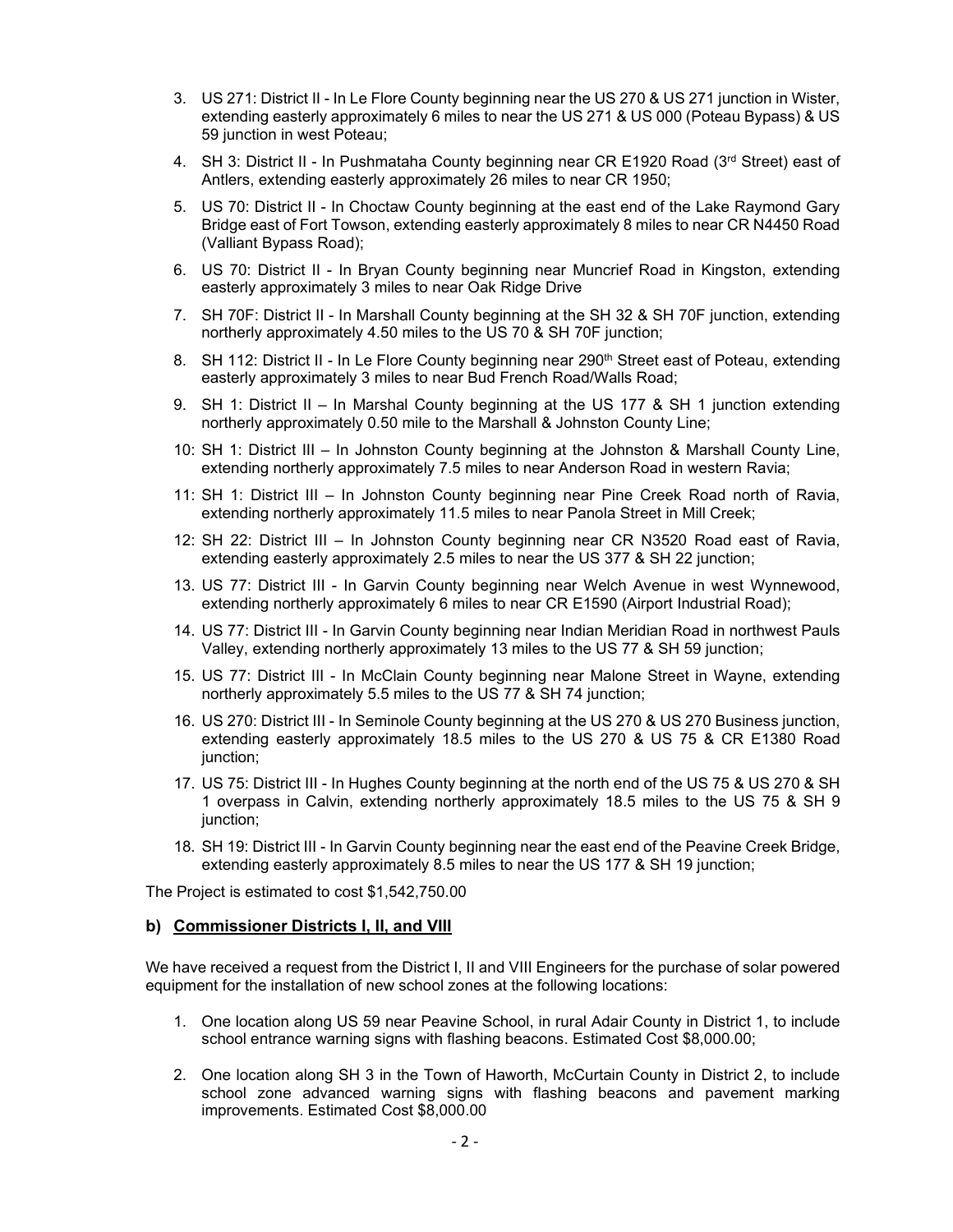3. One location along SH 85 in the Town of Ketchum, Mayes County in District 8, to include school zone advanced warning signs with flashing beacons and pavement marking improvements. Estimated Cost \$8,000.00

The total equipment is estimated to cost \$24,000

#### **5. Item No. 59 - Land Sales – Mr. Phillips**

- **a)** LeFlore County District II located along US-59/271 (Canaval Scenic Expressway) in Poteau, approximately 1.15 miles southwest of the US-59/271 and SH-112 interchange - \$6,000.00
- **b)** Oklahoma County District IV located along the north side of SH-152 in Oklahoma City, approximately 0.46 miles west of South MacArthur Blvd. - \$21,300.00
- **c)** Woodward County District VI located along the north side of US-412, at the NW Quadrant of the intersection of 4th St. and US-412/Oklahoma Avenue - \$1,060.00
- **d)** Comanche County District VII located along the south side of US-277, approximately 1.52 miles west of I-44 and west of Elgin, OK (Lot 13, Block 1) - \$750.00
- **e)** Comanche County District VII located along the south side of US-277, approximately 1.5 miles west of I-44 and west of Elgin, OK (Lot 1, Block 1) - \$750.00
- **f)** Comanche County District VII located along the south side of US-277, approximately 1.45 miles west of I-44 and west of Elgin, OK (Lot 1, Block 2) - \$2,300.00
- **g)** Comanche County District VII located along the south side of US-277, approximately 1.4 miles west of I-44 and west of Elgin, OK (Part of the NW/4, Section 35) - \$22,000.00
- **h)** Tulsa County District VIII located along the east side of US-169 at the NE intersection of US-169 & East 136th Street North - \$48,000.00
- **i)** Tulsa County District VIII located along the east side of US-169 at the SE intersection of US-169 & East 136th Street North - \$65,078.00
- **j)** Creek County District VIII located along the south side of SH-166, at the SW intersection of SH-166 & Frankhoma Road in Sapulpa, OK - \$7,450.00

# **6. Item No. 60 - Certification of County Road Mileages – Mr. Swift**

Statewide – All Districts – Title 69, O.S. Section 316, requires that the Transportation Commission annually certify to the Tax Commission the county road mileage of each county in Oklahoma as it existed on the first day of January each year.

#### **7. Item No. 61 - Programming Items – Mr. Tegeler**

- **a)** Cleveland County District III a project to repair vehicle impact damage to a sound barrier wall on the east side of I-35 between Main and Lindsey – \$35,000 – Party responsible for the damage is known
- **b)** Garvin County District III a project to repair fire damage to US-77 over Rush Creek located on the south edge of Pauls Valley - \$30,000 - Party responsible for the damage is unknown.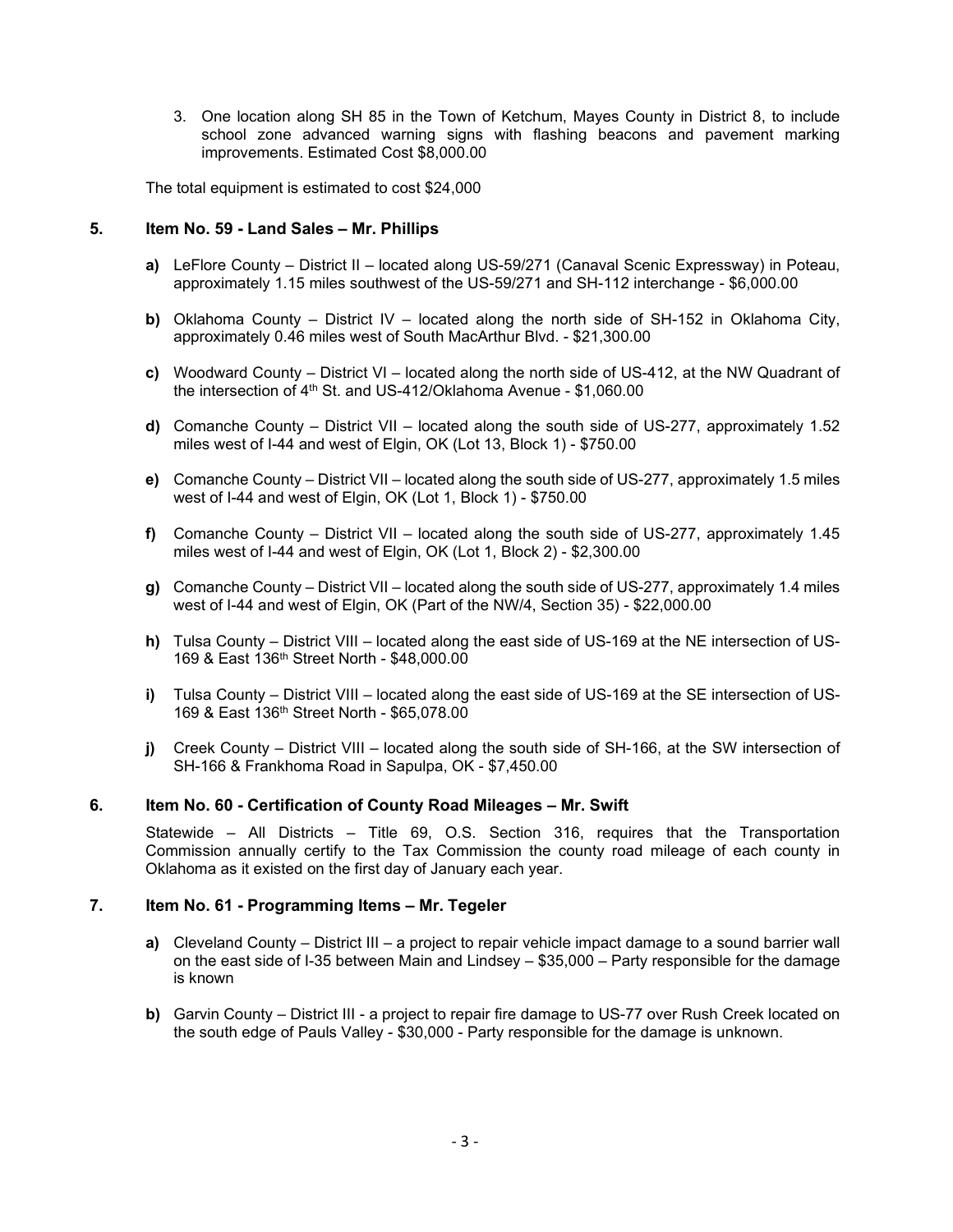# **8 Item 62 - Engineering Contracts – Mr. Tegeler**

**a)** Statewide – All Districts – Update Current Standard Drawings/Plans

| CI-2302A | EST, Inc.          |
|----------|--------------------|
| CI-2302B | H.W. Lochner, Inc. |

The aggregate not to exceed amount for these two (2) contracts is \$2,000,000.00

**b)** Statewide – All Districts – Overload Permit Studies

| CI-2323 | Grossman & Keith Engineering, Co. | \$400,000.00 |
|---------|-----------------------------------|--------------|
|---------|-----------------------------------|--------------|

**c)** Muskogee County – District I - to perform preliminary engineering and prepare construction plans for the McClellan-Kerr Arkansas River Navigation System (MKARNS) mooring modernization at multiple locations

| CI-2320 | <b>CONSOR Engineers, LLC</b> | \$1,393,100.00 |
|---------|------------------------------|----------------|
|---------|------------------------------|----------------|

**d)** Marshall County – District II – to prepare construction plans for SH-199: from approximately 1.6 miles east of junction SH-99, extending east approximately 5.0 miles and SH-199; from approximately 6.6 miles east of junction SH-99, extending east approximately 5.3 miles

CI-2307D MKEC Engineering, Inc. \$1,816,038.00

**e)** McCurtain County – District II - to prepare construction plans for SH-37; from the Texas state line, north and east 7.54 miles and SH-37; from 7.54 miles north and east of the Texas state line, east 5.0 miles

| CI-2307C | Jacobs Engineering Group, Inc. | \$2,018,259.00 |
|----------|--------------------------------|----------------|
|----------|--------------------------------|----------------|

**f)** Pittsburg County – District II - to prepare construction plans for US-69 beginning approximately 2.5 miles south of Indian Nation Turnpike and extending north approximately 2.1 miles

| CI-2309B | Freese & Nichols, Inc. | \$900,980.00 |
|----------|------------------------|--------------|
|----------|------------------------|--------------|

**g)** Kay County – District IV - to provide preliminary engineering and prepare construction plans for SH-11: from Rocky Ridge Road, new alignment to Grandview Drive in Kaw City

CI-2306 Garver, LLC \$634,280.00

**h)** Logan County – District IV - to prepare construction plans for I-35: from 3.0 miles north of US-77, north 2.2 miles in Guthrie

| CI-2264D | MacArthur Associated Consultants, LLC | \$1,653,485.00 |
|----------|---------------------------------------|----------------|
|----------|---------------------------------------|----------------|

**i)** Carter County – District VII - to prepare construction plans for US-70: from 0.23 miles east of Brock Road, east 3.6 miles to east of I-35 (eastbound & westbound)

CI-2310B Smith Roberts Baldischwiler, LLC \$1,516,350.00

**j)** Osage County – District VIII - to prepare construction plans for SH-18: from 5.68 miles north of Pawnee County Line, north approximately 3.2 miles

| CI-2309A | Atkins North America, Inc. | \$733,782.00 |
|----------|----------------------------|--------------|
|----------|----------------------------|--------------|